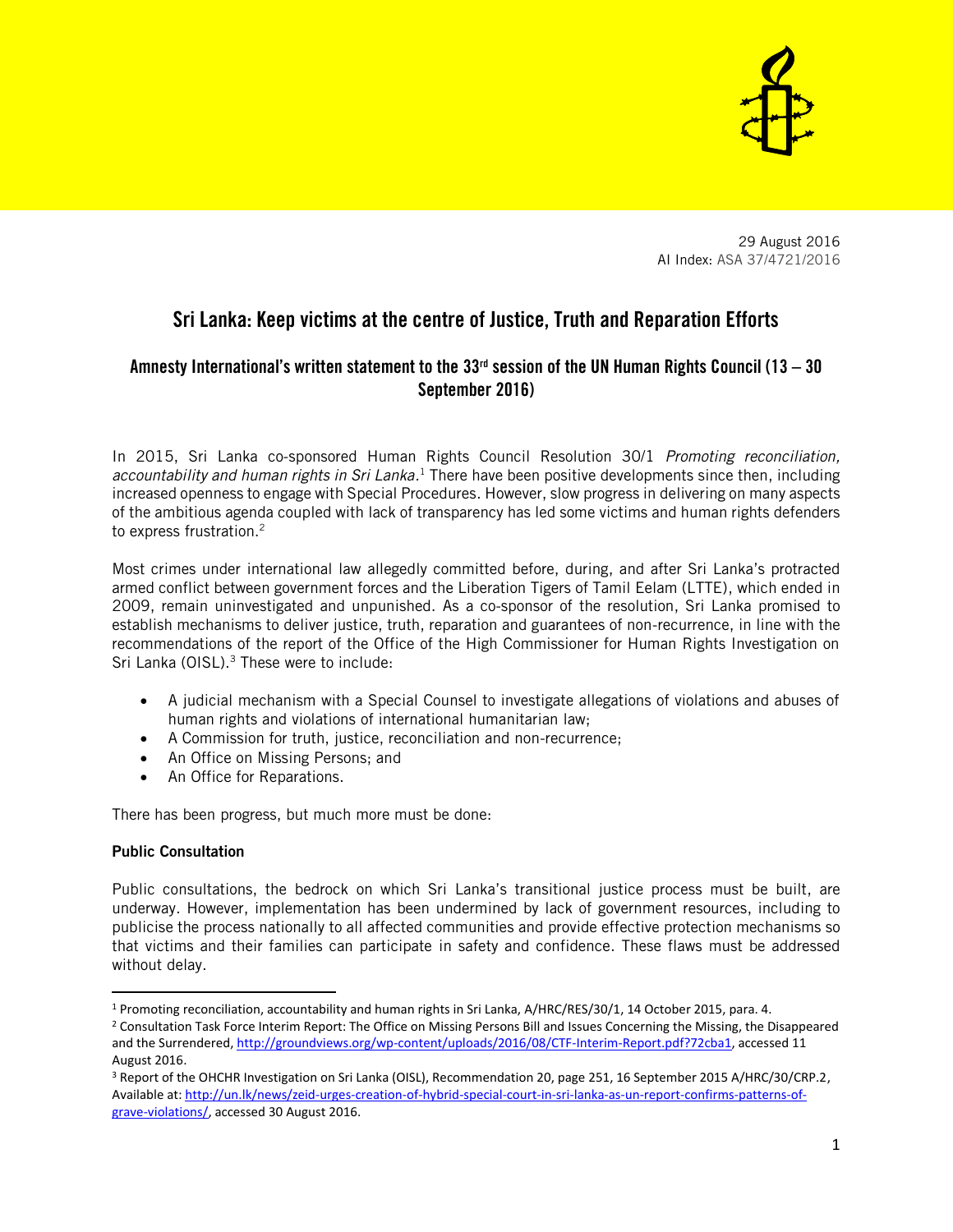#### Office on Missing Persons

In August, Parliament adopted legislation establishing an Office on Missing Persons (OMP) to assist families seeking missing loved ones. The final version of the Act has not been made public at the time of writing. Amnesty International understands it contains many positive elements: a broad definition of missing persons; broad powers to conduct investigations with the cooperation of national authorities; a Victims and Witnesses Protection Division; the power to provide certificates of absence to families; provisions directed to keeping victims and families informed of investigations; the establishment of offences of contempt against the authority of the Office; and a mandate to recommend reparation for victims, including guarantees of nonrecurrence.

Although the Office does not have prosecutorial powers, it should submit all evidence relating to individual criminal responsibility for disappearances, abductions and other crimes to appropriate authorities, including the proposed justice mechanism, for criminal investigation. The law provides for such referrals.

To be effective, the OMP must provide families with the truth about what happened to their loved ones. Many fear their right to truth might be compromised because Sri Lanka's newly enacted Right to Information Act would not apply to confidential information received by the Office. The OMP must not agree to confidentiality regarding any information that would deny families the truth about the whereabouts or fate of their loved ones or obstruct their access to justice.

The Office will assume the caseload of the Presidential Commission to Investigate into Complaints regarding Missing Persons (Paranagama Commission). It must be provided with sufficient resources to investigate this caseload promptly, thoroughly and effectively. Given that mass graves and other burial sites, thought to contain remains of victims of enforced disappearance have been discovered, Amnesty International agrees with the Centre for Policy Alternatives (CPA), a Sri Lankan policy organisation, that the OMP should have forensic expertise to investigate grave sites, supervise exhumations, and identify remains.<sup>4</sup>

The shortcomings of the OMP law drafting process provide important lessons for the government as it develops other mechanisms. The fact that it largely bypassed public consultation, as well as parliamentary debate created public confusion and distrust. Last minute efforts to engage a small number of handpicked "stake holders," before the thirty-second Council session, were criticised by activists and families of the disappeared, reflected in the interim report of Sri Lanka's Consultation Task Force. 5

Families of the disappeared, activists and other Sri Lankans say the Government has not adequately explained its reform agenda nor acted on demands for an interim relief policy. Family members of victims who are active on enforced disappearances have advocated for the appointment of victim representatives to work with the OMP to support better public engagement.

Sri Lankan needs to show progress on all four pillars of transitional justice, but there are several steps the Sri Lankan government should take now to sustain public faith in the process:

#### Priorities for further progress

 $\overline{\phantom{a}}$ 

<sup>4</sup> Office on Missing Persons: Outstanding Issues for Consideration to Strengthen Legislation and Post-Enactment Implementation, Centre for Policy Alternatives, July 2016[, http://www.cpalanka.org/wp-content/uploads/2016/08/FINAL-OMP-](http://www.cpalanka.org/wp-content/uploads/2016/08/FINAL-OMP-NOTE-JULY-2016-.pdf)[NOTE-JULY-2016-.pdf,](http://www.cpalanka.org/wp-content/uploads/2016/08/FINAL-OMP-NOTE-JULY-2016-.pdf) accessed 30 August 2016.

<sup>5</sup> Consultation Task Force, Interim Report: The Office on Missing Persons Bill and Issues Concerning the Missing, the Disappeared and the Surrendered[, http://groundviews.org/wp-content/uploads/2016/08/CTF-Interim-Report.pdf?72cba1,](http://groundviews.org/wp-content/uploads/2016/08/CTF-Interim-Report.pdf?72cba1)  accessed 11 August 2016.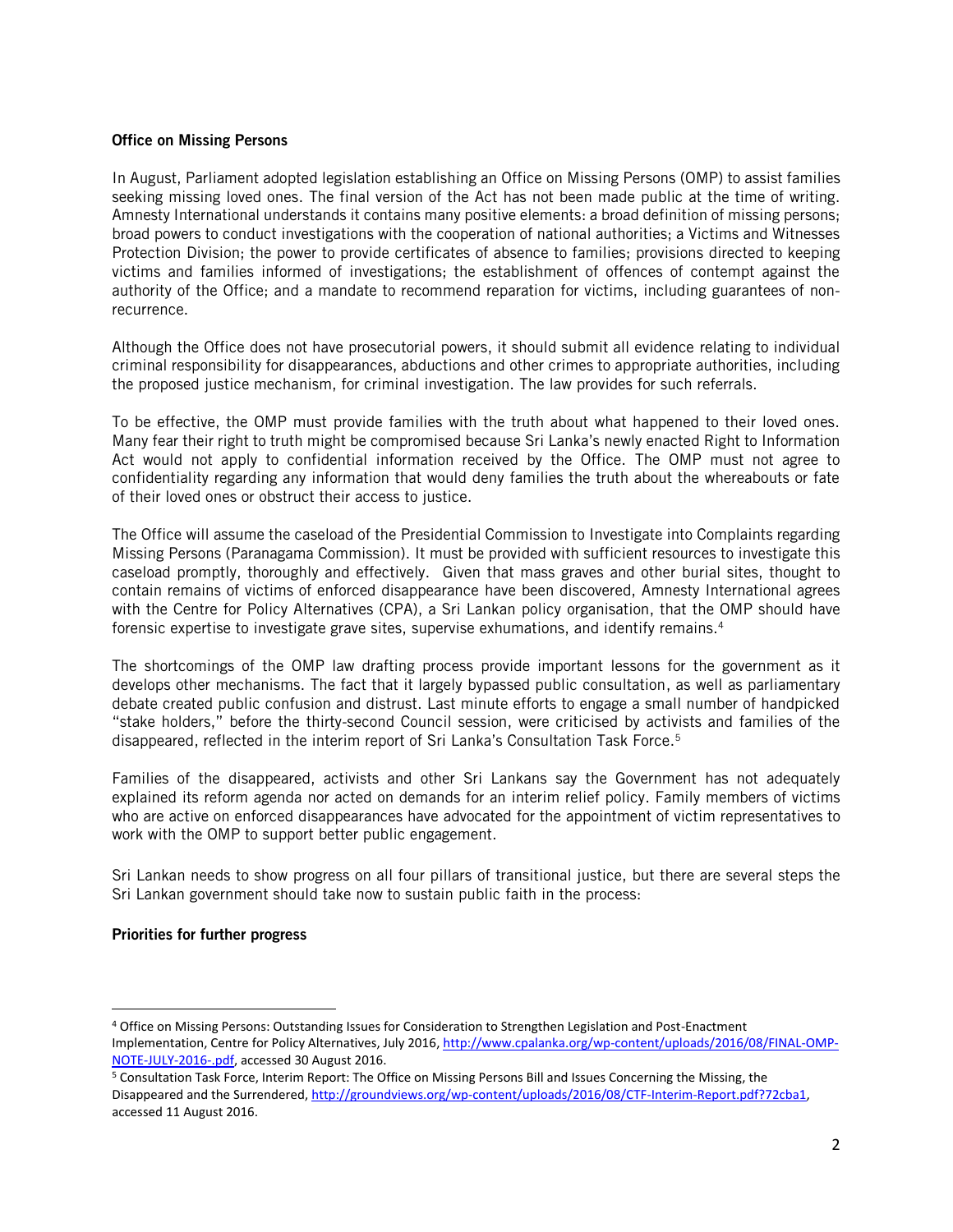#### Repealing the Prevention of Terrorism Act (PTA)

In June, President Sirisena instructed the Sri Lankan police and armed forces to comply with directives issued by the Human Rights Commission of Sri Lanka (HRCSL) on 18 May 2016, designed to protect those arrested under the PTA and other emergency measures. The directives seek to end practices that can lead to abuse, such as the failure of arresting officials to identify themselves, the transport of suspects in unmarked vehicles, and the use of unofficial places of detention. 6 In August, Sri Lanka made a declaration under article 22 of the UN Convention against Torture, recognising the competence of the Committee to receive and consider individual communications.

These are positive steps aimed to protect detainees, but the government should proceed with its commitment to repeal the PTA, which has been associated with arbitrary detention, torture and enforced disappearances and stop using the law immediately.

#### Reforming the Public Security Ordinance

l

In August, the HRCSL called on the Sri Lankan authorities to review the Public Security Ordinance, which enables the imposition of emergency regulations, to bring it into line with international standards. Now lapsed, the state of emergency and its accompanying regulations replicated many of provisions in the Prevention of Terrorism Act and were often used in combination to extend periods of detention.<sup>7</sup>

#### Showing progress on emblematic human rights cases

Despite repeated promises to progress investigations, impunity persists in most cases, including the January 2006 extrajudicial executions of five students in Trincomalee by Sri Lankan security personnel; the August 2016 shootings of 17 aid workers with *Action Contre La Faim*; the enforced disappearance of human rights defender Stephen Sunthararaj in 2009 after his abduction by security personnel; the disappearance of cartoonist Prageeth Eknaligoda in January 2010; and the disappearance of political activists Lalith Weeraraj and Kugan Muruganandan, last seen in Jaffna in December 2011. Families have waited years for truth and justice in these cases.

#### Taking strong action to protect human rights defenders and journalists

Threats against human rights defenders and journalists persist. For example, Amnesty International was disturbed to learn of the beating on 2 June of journalist Freddy Gamage by supporters of a Negombo politician. Gamage, who received head injuries and required hospitalisation, had been threatened over

<sup>7</sup> See, Locked Away; Sri Lanka's Security Detainees, Amnesty International March 2012, ASA 37/003/2012, [https://www.amnesty.org/en/documents/asa37/003/2012/en/h](https://www.amnesty.org/en/documents/asa37/003/2012/en/)ttps://www.amnesty.org/en/documents/asa37/003/2012/en/

<sup>6</sup> Directives Issued by The Human Rights Commission of Sri Lanka on Arrest and Detention under the

Prevention of Terrorism (Temporary Provisions) Act No 48 of 1979, 18 May 2016, http://hrcsl.lk/english/wp-

content/uploads/2016/05/Directives-on-Arrest-Detention-by-HRCSL-E-.pdf, accessed 22 August 2016, Note: Similar, though less exhaustive directives were issued by Mahinda Rajapaksa in issued in July 2006 and re-circulated to the security forces in April 2007 but they were not enforced. The new HRCSL directives attempt to reinforce those earlier orders and bring them in line with international standards. The directives require arrest receipts be issued to families, providing the name and rank of the arresting officer, the time and date of arrest, and the place of detention. They mandate special measures to prevent genderbased violence and protect children in custody, prohibitions on torture, requirements that the arrestee be allowed to meet with his or her lawyer during interrogation, and that detentions be limited to officially acknowledged and authorized detention centres. They order security forced to give the HRCSL unimpeded access to anyone arrested under the PTA and any place of detention or confinement and to be informed of all detentions, releases or transfers within 48 hours. They warn that "the PTA should be construed narrowly" and should not be used for ordinary crimes. They also require that police and military personnel be informed that human rights violators will be prosecuted.